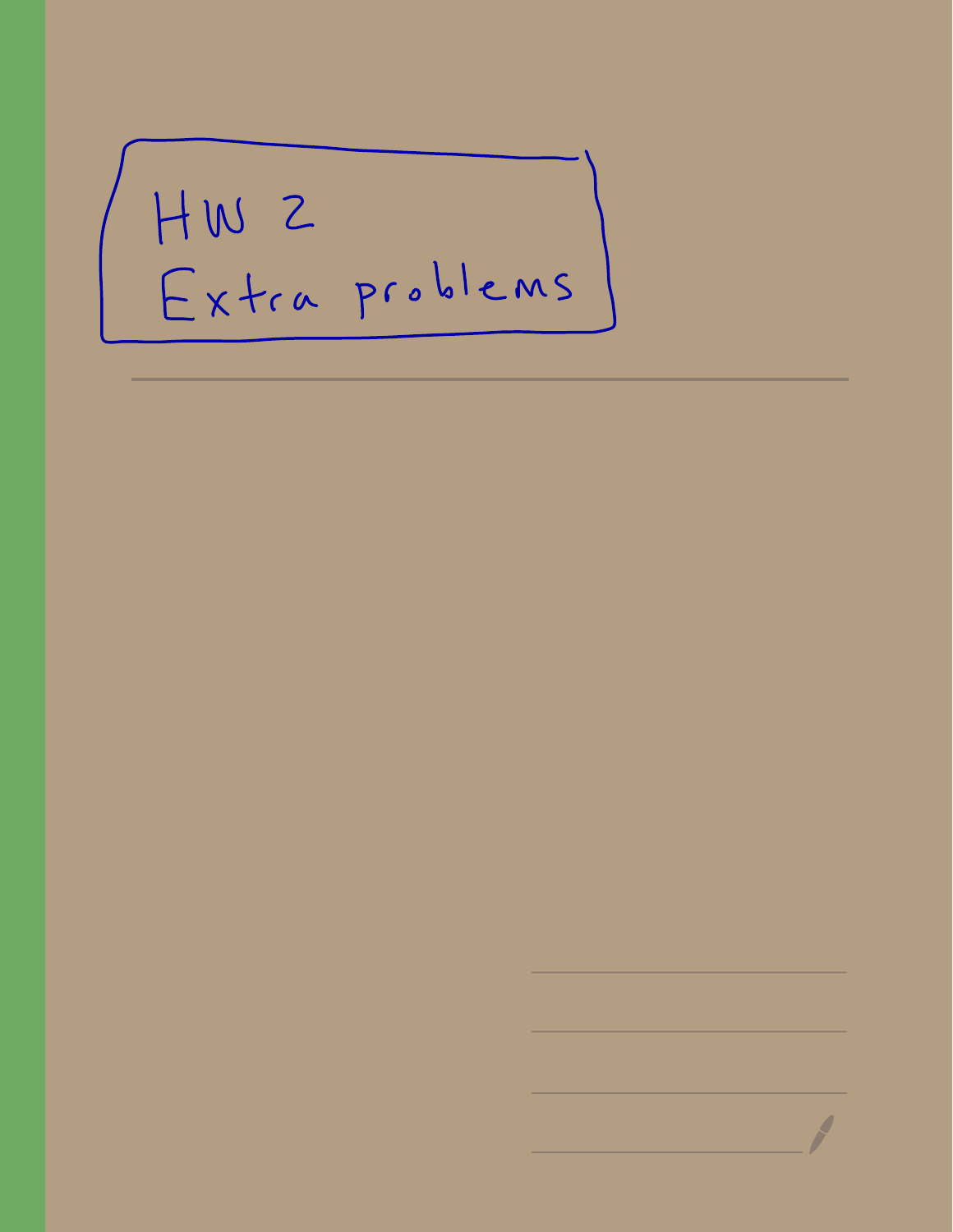There are 
$$
\begin{pmatrix} 5z \\ z \end{pmatrix} = \frac{52!}{2!50!} = \frac{52.51}{2} = 1326
$$

\nways the *dealt* two cards.

\n(a) There are four  $\begin{pmatrix} 4 \\ 2 \\ 2 \end{pmatrix}$  possible ways the *dealt* two aces.

\nways the *dealt* two aces.

\nways the *dealt* two aces.

\n(b)  $\begin{pmatrix} 4 \\ 2 \\ 2 \end{pmatrix}$  is a 100.

\nThus, the probability of such an event is  $\begin{pmatrix} 4 \\ 2 \\ 2 \end{pmatrix} = \frac{6}{1526} \approx 0.00452489...$ 

\n(c)  $\begin{pmatrix} 4 \\ 2 \\ 2 \end{pmatrix} = \frac{6}{1526} \approx 0.00452489...$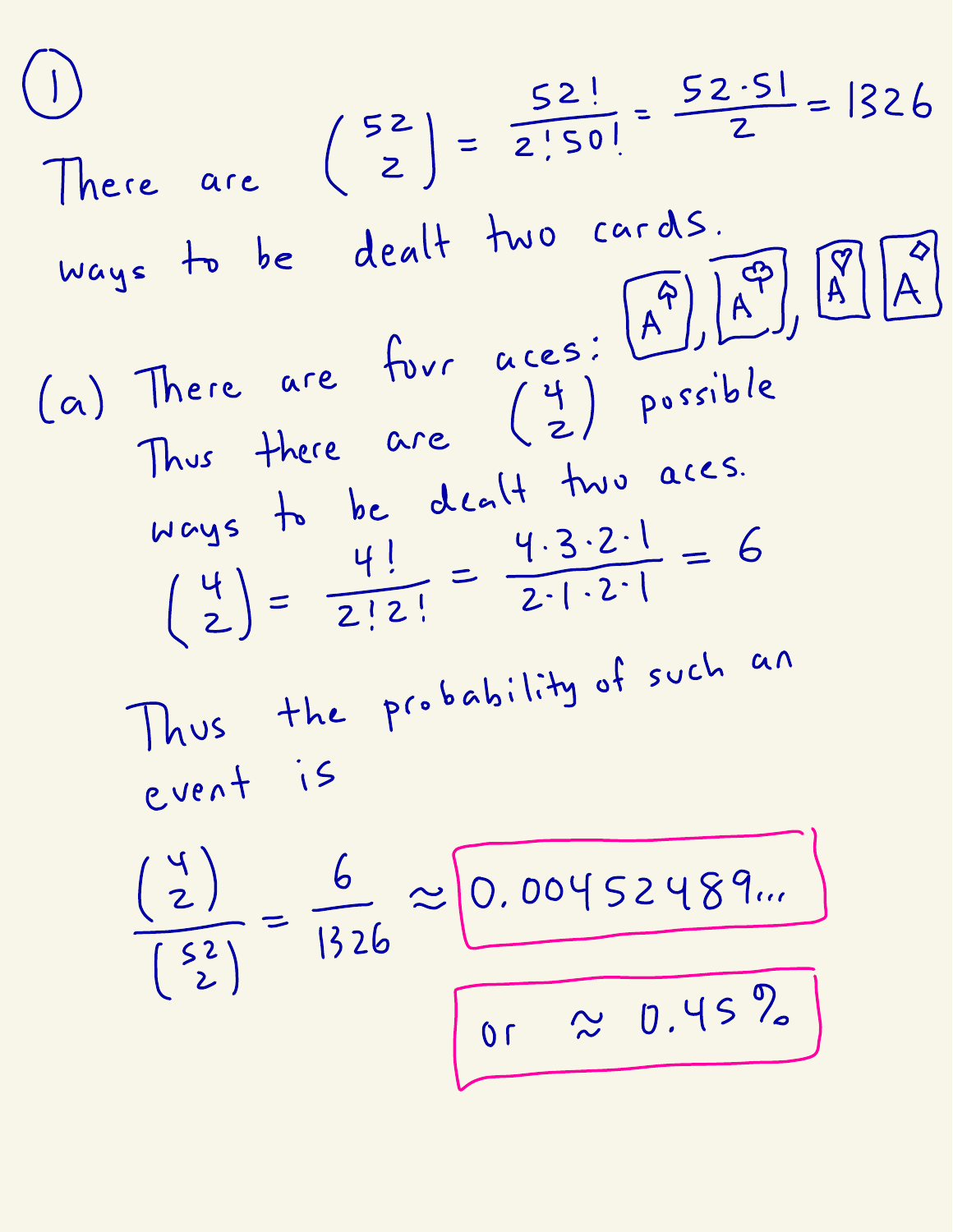## (b) There are 13 possible face values: A ,2 ,3, 4 ,5, 6 , .<br>7,8, 9, 10, J, Q K Each face value has <sup>4</sup> suits .  $\n **T**$ there are  $3 \cdot \left(\frac{4}{2}\right) = 13 \cdot \frac{4!}{2!2!}$  $= 13.6 = 78$ choose shoose the<br>the face two of the ie<br>value choose two app choose <sup>4</sup> cards, .<br>زو value choose two  $\epsilon$ hoore two qq Ways to get two P<br>cards of the same face value . Thus , the probability of such an event is  $\frac{13.(\frac{4}{2})}{(\frac{52}{2})}=\frac{78}{1326}\approx\frac{0.5882...}{00}$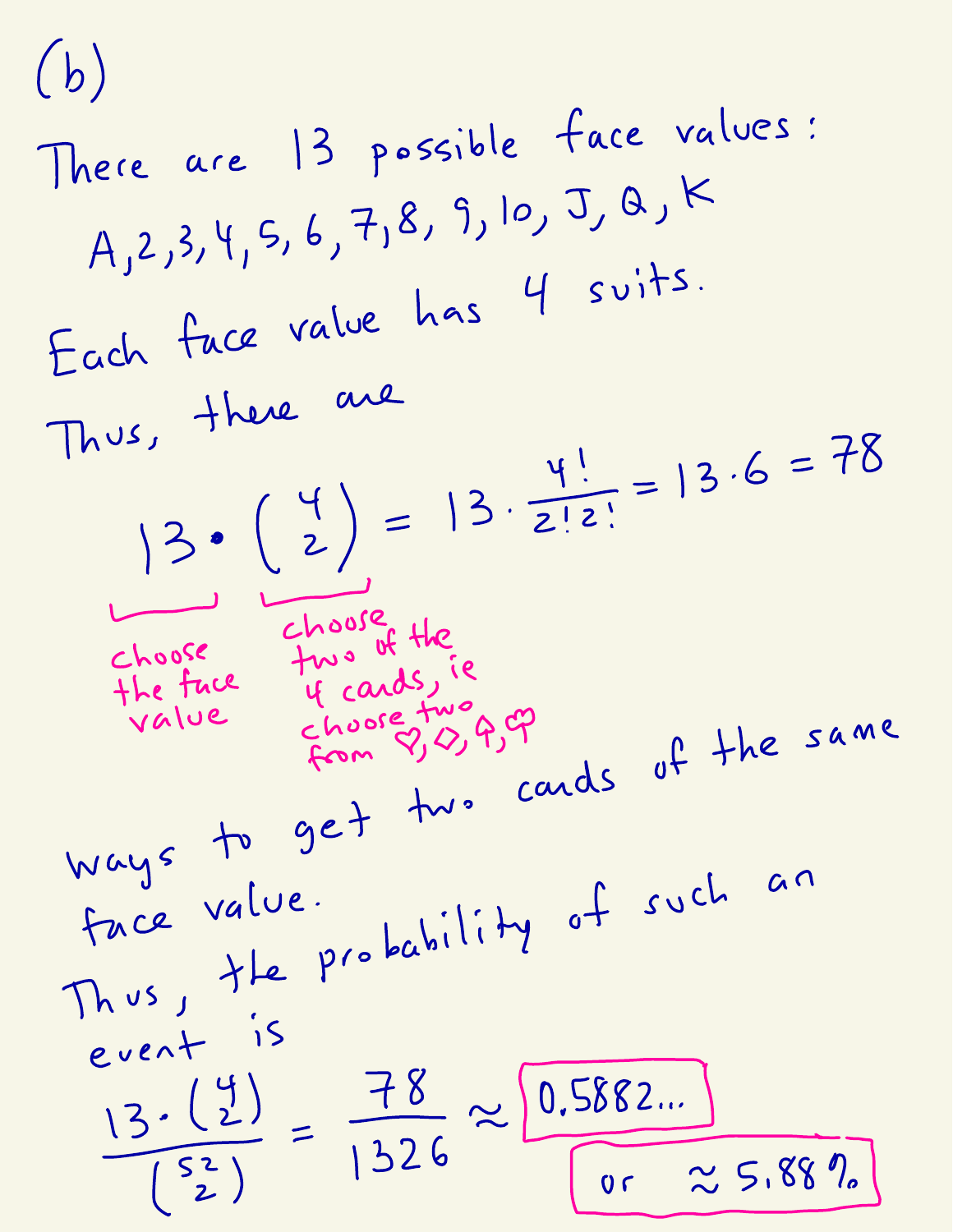(2) There are  $6^{4} = 1296$ Ways to roll <sup>a</sup> six - side die four times in a row.  $Let E be the event that a$ <br> 3 occurs at least once those four rolls. Lets instead calculate  $P(E)$  where  $E$  is the event  $+$ hat a <sup>3</sup> does not occur even once in four rolls . There are five numbers  $+$ hat  $m^2$  3,  $74.4$  are 1,2,4,  $\boldsymbol{\varsigma}$  ,  $\boldsymbol{\flat}$  . avent 3, "I ways a  $3$  does not occur four rolls  $\frac{1}{15}$  does not  $\frac{1}{5}$ .  $\frac{5}{15}$ .  $\frac{5}{15}$ .  $\frac{5}{15}$ .  $\frac{5}{15}$ .  $\frac{5}{15}$ .  $\frac{5}{15}$ .  $\frac{5}{15}$ .  $\frac{5}{15}$ .  $\frac{5}{15}$ .  $\frac{5}{15}$ .  $\frac{5}{15}$ .  $\frac{5}{15}$ .  $\frac{5}{15}$ .  $\frac{5}{15}$ .  $\frac{5}{15}$ .  $\frac{5}{15}$  $5.5.2.2 =$